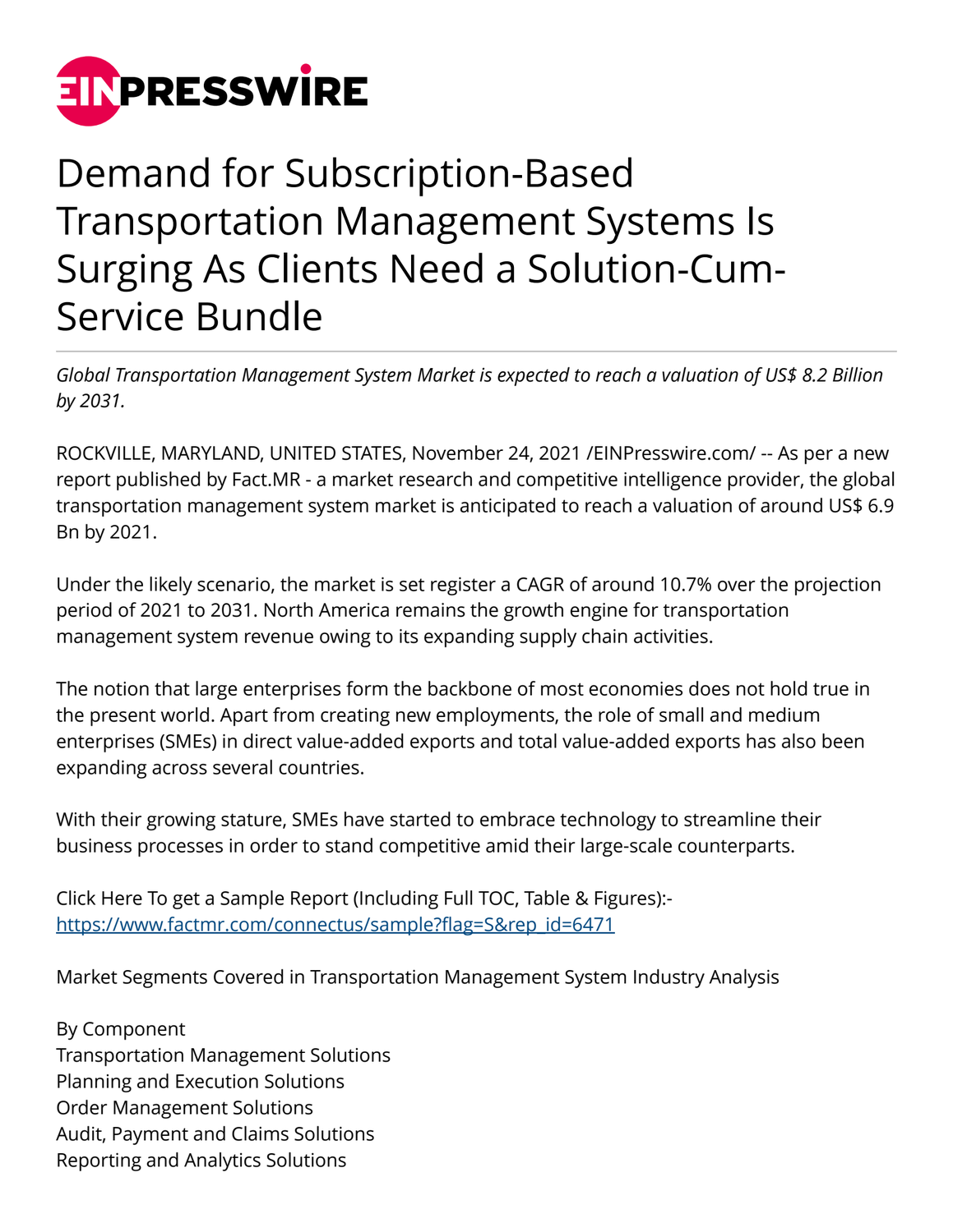Routing and Tracking Solutions Transportation Management Services Consulting Services Integration and Implementation Services Support and Maintenance Services

By Transportation Mode

Roadways-based Transportation Management Systems Railways-based Transportation Management Systems Airways-based Transportation Management Systems Maritime-based Transportation Management Systems

By Deployment

On-premise Deployment of Transportation Management Systems Cloud Deployment of Transportation Management Systems

## By Vertical

Transportation Management Systems for Manufacturing Transportation Management Systems for Retail Transportation Management Systems for Healthcare and Pharmaceuticals Transportation Management Systems for Transportation and Logistics Transportation Management Systems for Energy and Utilities Transportation Management Systems for Government Transportation management systems for Other Verticals

A comprehensive estimate of the Transportation Management System market has been provided through an optimistic scenario as well as a conservative scenario, taking into account the Sales of Transportation Management System during the forecast period. Price point comparison by region with the global average price is also considered in the study.

Need More information about Report Methodology? Click here: [https://www.factmr.com/connectus/sample?flag=RM&rep\\_id=6471](https://www.factmr.com/connectus/sample?flag=RM&rep_id=6471)

Some Notable Offerings by Fact.MR Report on Transportation Management System market:

We will provide you an analysis of the extent to which this Transportation Management System market research report acquires commercial characteristics along with examples or instances of information that helps you to understand it better.

We will also help to identify customary/ standard terms and conditions, as offers, worthiness, warranty, and others.

Also, this report will help you to identify any trends to forecast growth rates.

The analyzed report will forecast the general tendency for supply and demand.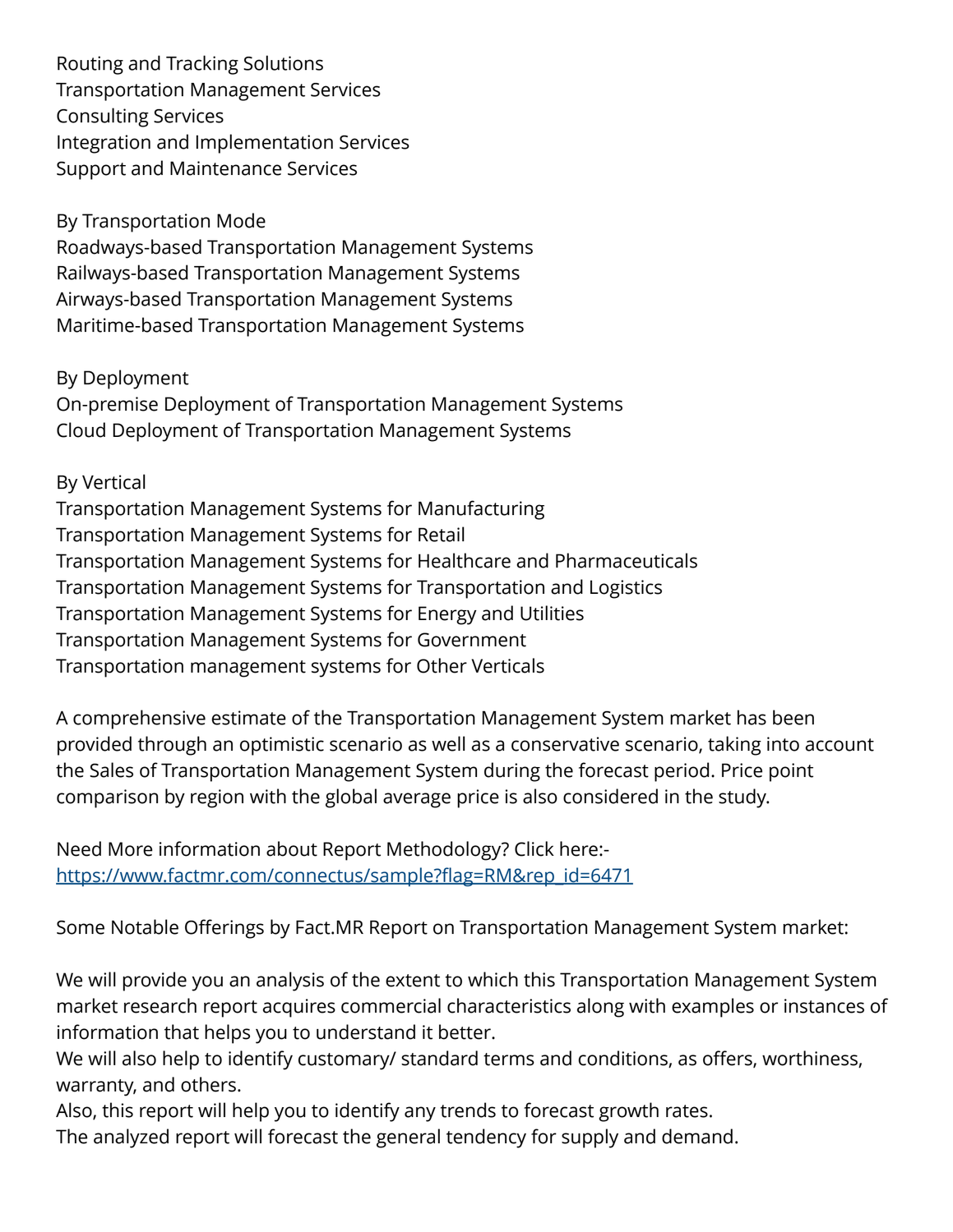Some of the Transportation Management System Market insights and estimations that make this study unique in approach and effective in guiding stakeholders in understanding the growth dynamics. The study provides:

Details regarding latest innovations and development in Transportation Management System and how it is gaining customer traction during the forecast period.

Analysis about the customer demand of the products and how it is likely to evolve in coming years.

Latest regulations enforced by government bodies and local agencies and their impact on Demand of Transportation Management System Market .

Insights about adoption of new technologies and its influence on the Transportation Management System market Size.

Overview of the impact of COVID-19 on Transportation Management System Market and economic disruptions caused by the pandemic.

Evaluates post-pandemic impact on the Sales of Transportation Management System Market during the forecast period.

Key Highlights from the Transportation Management System Report :

Elaborated scenario of the parent market

Transformations in the Transportation Management System market dynamics

Detailed segmentation of the target market

Historical, current and forecast of Transportation Management System market size based on value and volume

Latest industry developments and Market trends of Transportation Management System competitive analysis of Transportation Management System Market

Strategies adopted by the Transportation Management System market players and product developments made

Potential and niche segments, along with their regional analysis

Unbiased analysis on market size of Transportation Management System

Up-to-date and must-have intelligence for the market players to enhance and sustain their competitiveness

To get all-in insights on the regional landscape of the Transportation Management System Market, buy now:[-https://www.factmr.com/checkout/6471](https://www.factmr.com/checkout/6471)

After reading the Market insights of Transportation Management System Report, readers can:

Understand the drivers, restraints, opportunities and trends affecting the Sales of market. Analyze key regions holding significant share of total Transportation Management System market revenue.

Study the growth outlook of Transportation Management System market scenario, including production, consumption, history and forecast.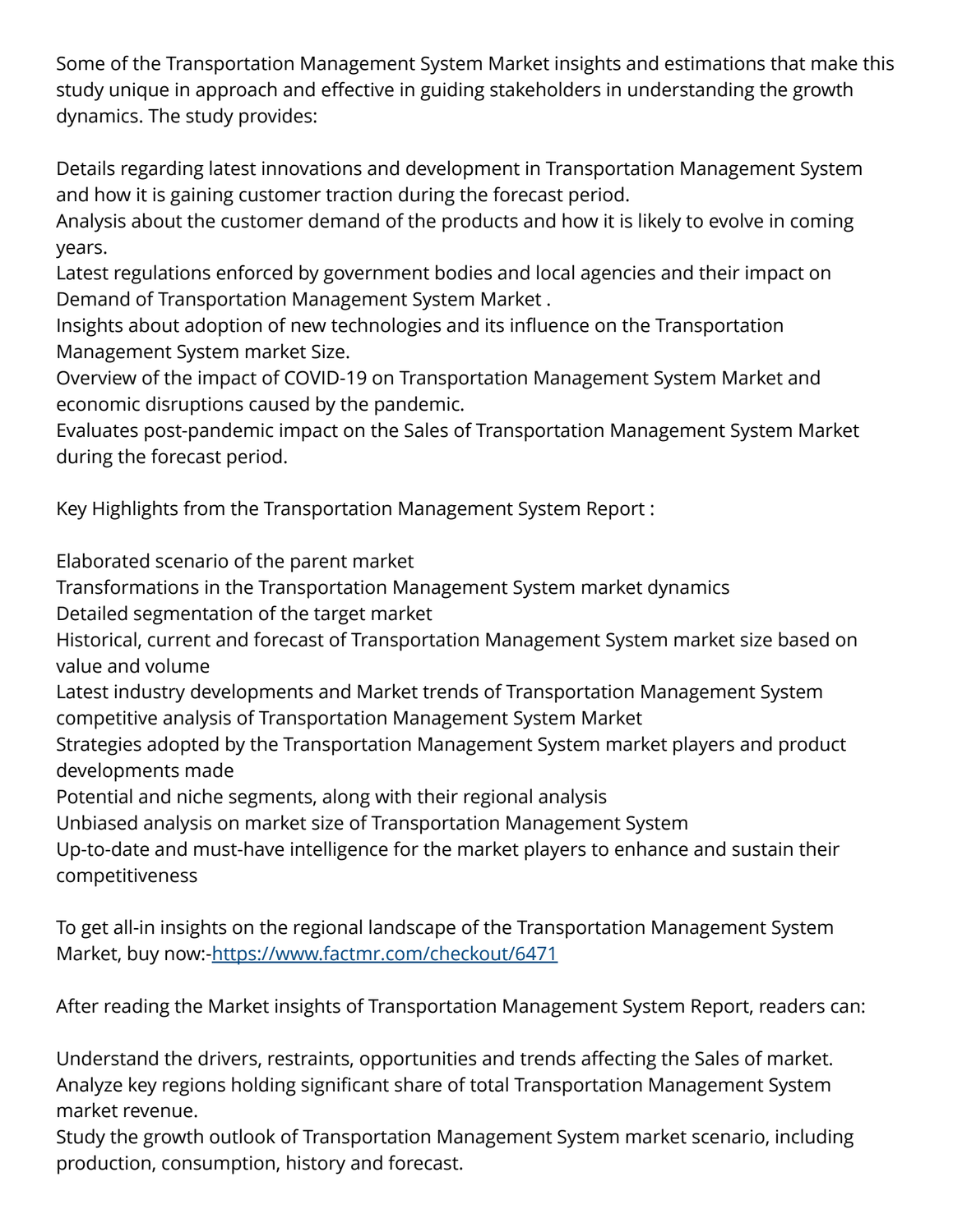Learn consumption pattern and impact of each end use & supply side analysis of Transportation Management System market.

Investigate the recent R&D projects performed by each market player & competitive analysis of Transportation Management System Market Players.

How Fact.MR Assists in Making Strategic Moves For Transportation Management System Market Manufacturer?

The data provided in the Transportation Management System market report offers comprehensive analysis of important industry trends. Industry players can use this data to strategize their potential business moves and gain remarkable revenues in the upcoming period.

The report covers the price trend analysis and value chain analysis along with analysis of diverse offering by market players. The main motive of this report is to assist enterprises to make datadriven decisions and strategize their business moves.

The analysts have used numerous industry-wide prominent business intelligence tools to consolidate facts, figures, and market data into revenue estimations and projections in the Market Insights of Transportation Management System.

Key stakeholders in Market including industry players, policymakers, and investors in various countries have been continuously realigning their strategies and approaches to implement them in order to tap into new opportunities.

The Market survey of Transportation Management System offers a comprehensive analysis of diverse features, including production capacities analysis of Transportation Management System, demand, product developments, revenue generation, and Size of Transportation Management System Market across the globe.

Watch Trending Video on High Purity Quartz Sand Industry Survey Report by Fact.MR – <https://www.youtube.com/watch?v=ItwHQrt-vmY>

Competitive Analysis

According to the market research analysis, order wins have been the prominent development in the transportation management system market in recent years.

Some of the recent developments by key transportation management system providers are as follows:

In July 2021, Magnit PJSC, a prominent Russian retailer, implemented transportation management systems of SAP powered by SAP S/4HANA. The objective of this implementation was cost reduction, supply chain transparency, enhancement, and optimization of in-house transportation turnover.

In July 2021, GEFCO, an integrated logistics expert and provider of automotive logistics, selected the cloud-based transportation management system of Blue Yonder. It is oriented to bring about